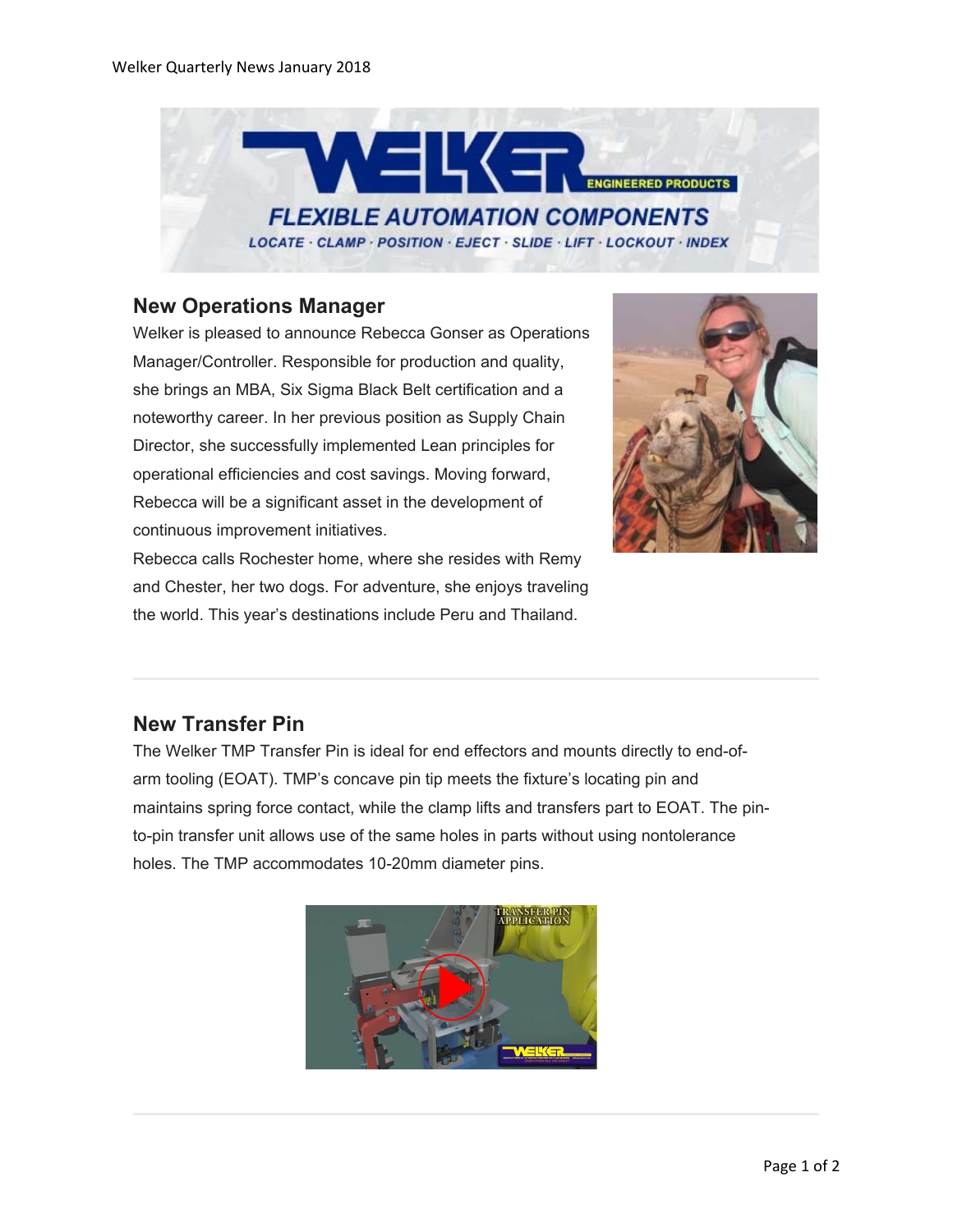# **Save the date!**

Welker will be exhibiting at Fabtech Expo in Atlanta, November 6-8, 2018. The expo is North America's largest metal forming, fabricating, welding and finishing event. Add booth C13574 to your visit list!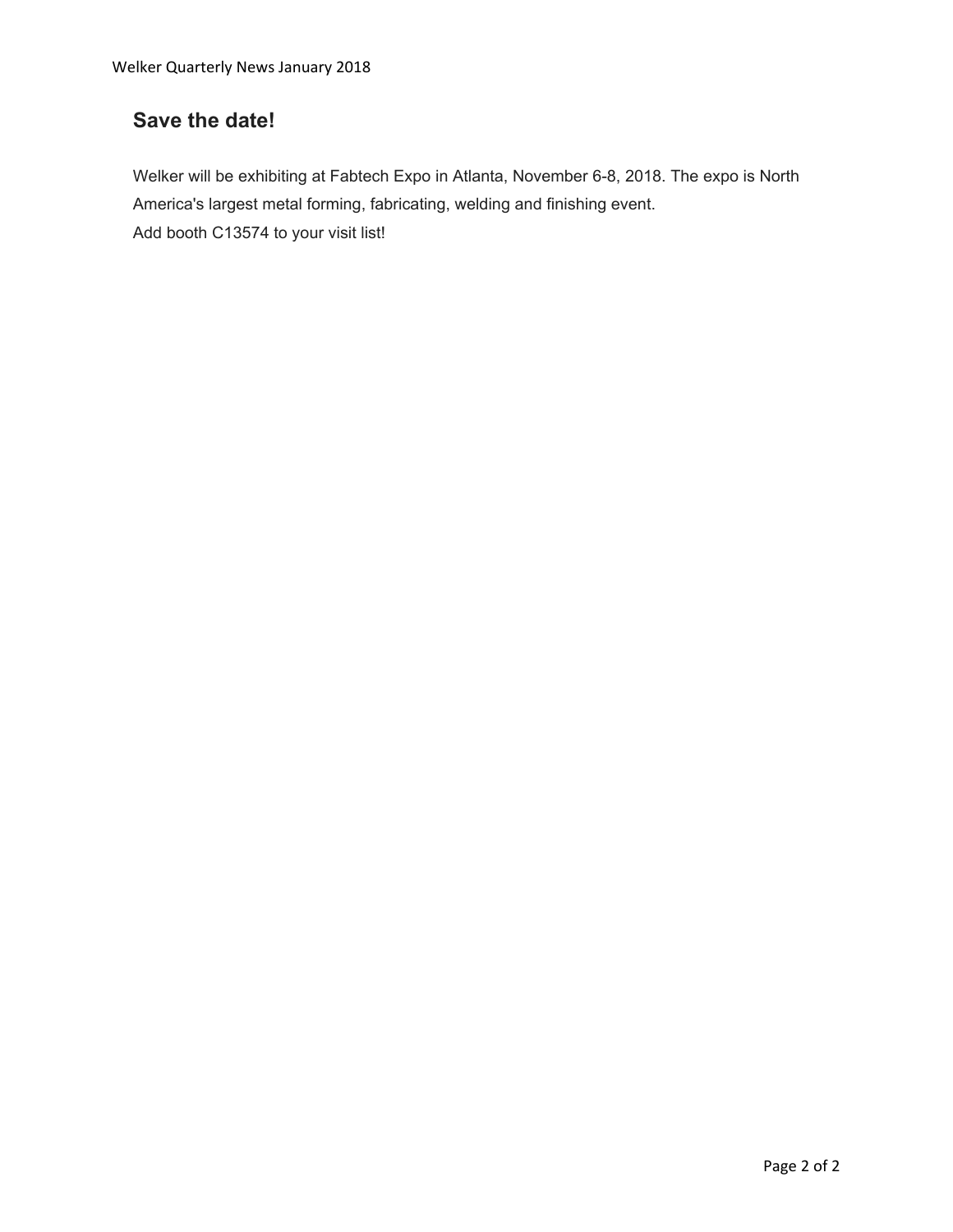

#### **UB Series Shot Pin Improvements**

Welker is please to announce upcoming quality improvements to its popular UB2 and UB4 shot pins. The integrated cylinder has been streamlined to a coupler-less design. Guards for world switches have been added to further protect switch wires in harsh environments. A detent option was also added to assist holding the ram in extended position with loss of air pressure. UB Series shot pins will continue to offer the same great features and benefits, as well as low cost of ownership. For more info visit http://www.welkerproducts.com/shotpins.php



# **Sales Spotlight: Hillcrest Enterprises**

Welker welcomes Hillcrest Enterprises to the Sales team. Bill Farmer and his associates serve industrial automation markets in Virginia, Maryland, and the Washington D.C. area. Contact their Ashland, VA office at (804) 798-8390.

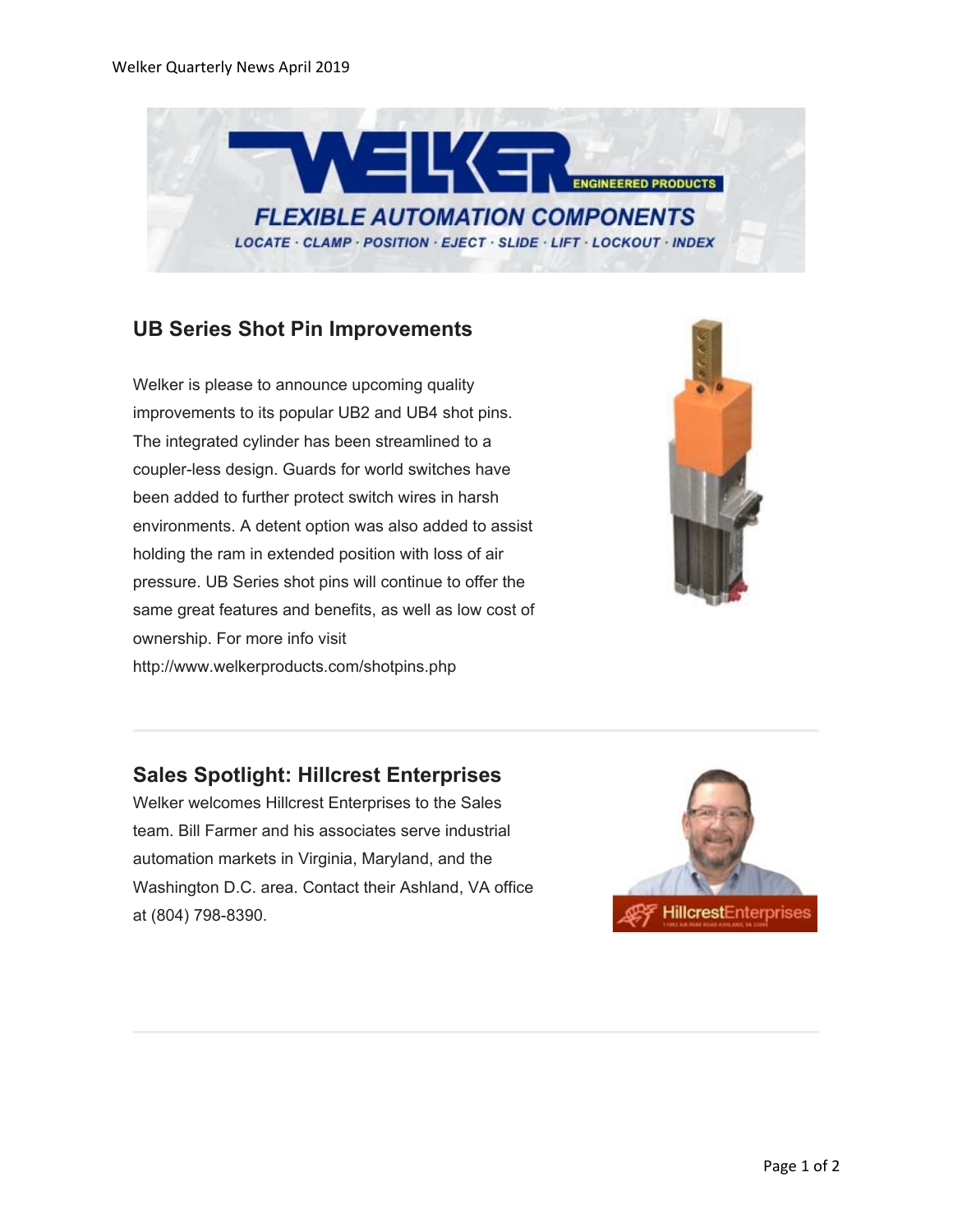# **FIRST Robotics**

Welker is a proud sponsor of FIRST Robotics Canada's robot competitions. First Robotics is a charitable organization that inspires young people through STEM mentorship programs. Ontario division winners of this year's competition, *Destination: Deep Space*, will be heading to Detroit for the World Championship Qualifier.



# **Upcoming Events**

Welker will be exhibiting with CIP at the Waste Expo, May 7-9 in Las Vegas. Columbia Industrial Products, CIP, is a sister company of Welker. Located in Eugene, Oregon, CIP manufactures composite bearings and wear materials for industrial, hydro, marine, and oil & gas applications. CIP's self-lubricating products are used throughout the Welker product line, offering an environmentally friendly solution that reduces or eliminates the need for subsequent grease lubrication.

Find us at booth 5016!



*Copyright © 2019 Welker Engineered Products, All rights reserved.*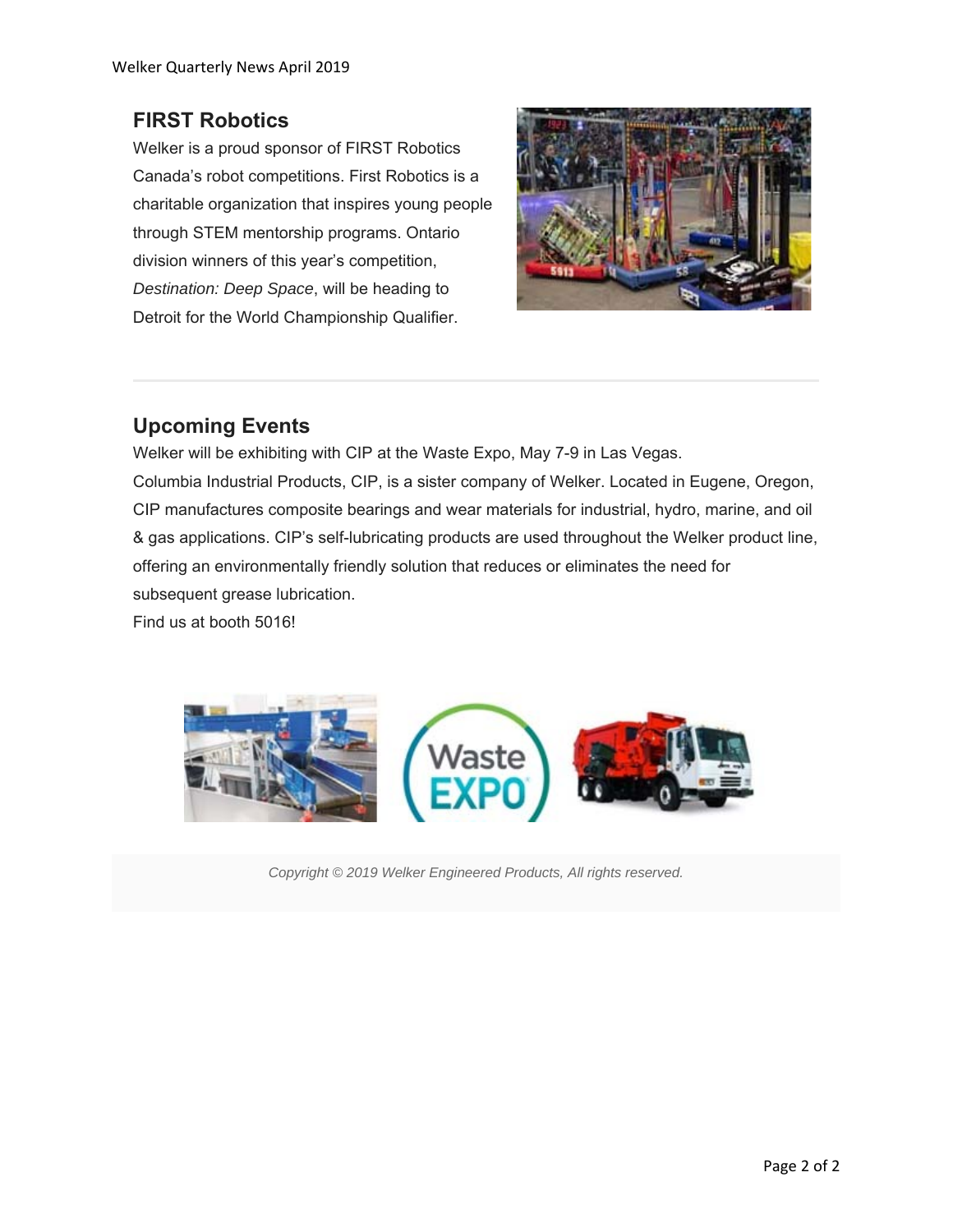

### **Happy Summer!**

Wishing everyone the best times summer has to offer!



# **Custom Products**

Welker offers customized automation components for a diverse range of industries. Our experienced team can design innovative, durable, cost effective solutions. Contact Welker for assistance with locating, clamping, sliding, lifting, ejecting, transporting, positioning, stopping and rotating applications.

"We customize our products to fit your application"





Welker is exhibiting at IMTS in Chicago, September 10-15, 2018. Add us to your show planner - Booth 121180 is located in the East building, Level 2 of the McCormick Place. A new automated display will feature popular components picking parts along a presentation slide. Smaller components will be available for hands-on demo. Stop by and say hello to our Welker Sales Team!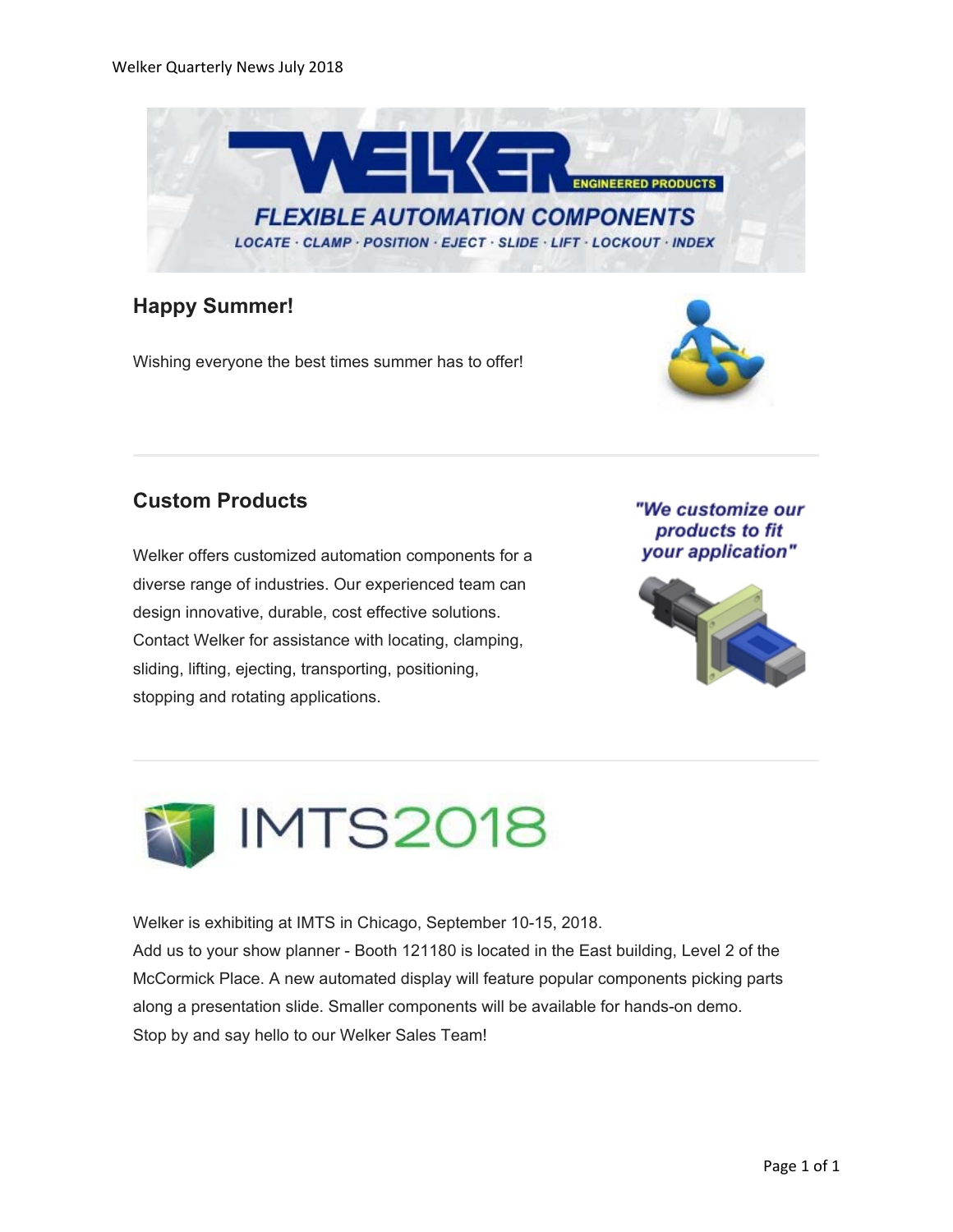

# **Welker bids farewell to Dan Kneller, VP Sales**

After 40 years of dedicated service, Dan will be retiring from the Welker Sales Team the end of this year. Through the decades of successes and challenges, Dan has contributed to product development and established Welker representation across the US. Congratulations, Dan! Best wishes for healthy and happy seven-day weekends!



# **Sales Spotlight: Anton Technical Sales**

Welker is now represented in the south central US by Tony Anton. His company, Anton Technical Sales, serves the industrial markets in Texas, Oklahoma, Arkansas and Louisiana. Tony's office is in the Dallas area (214) 914-4692